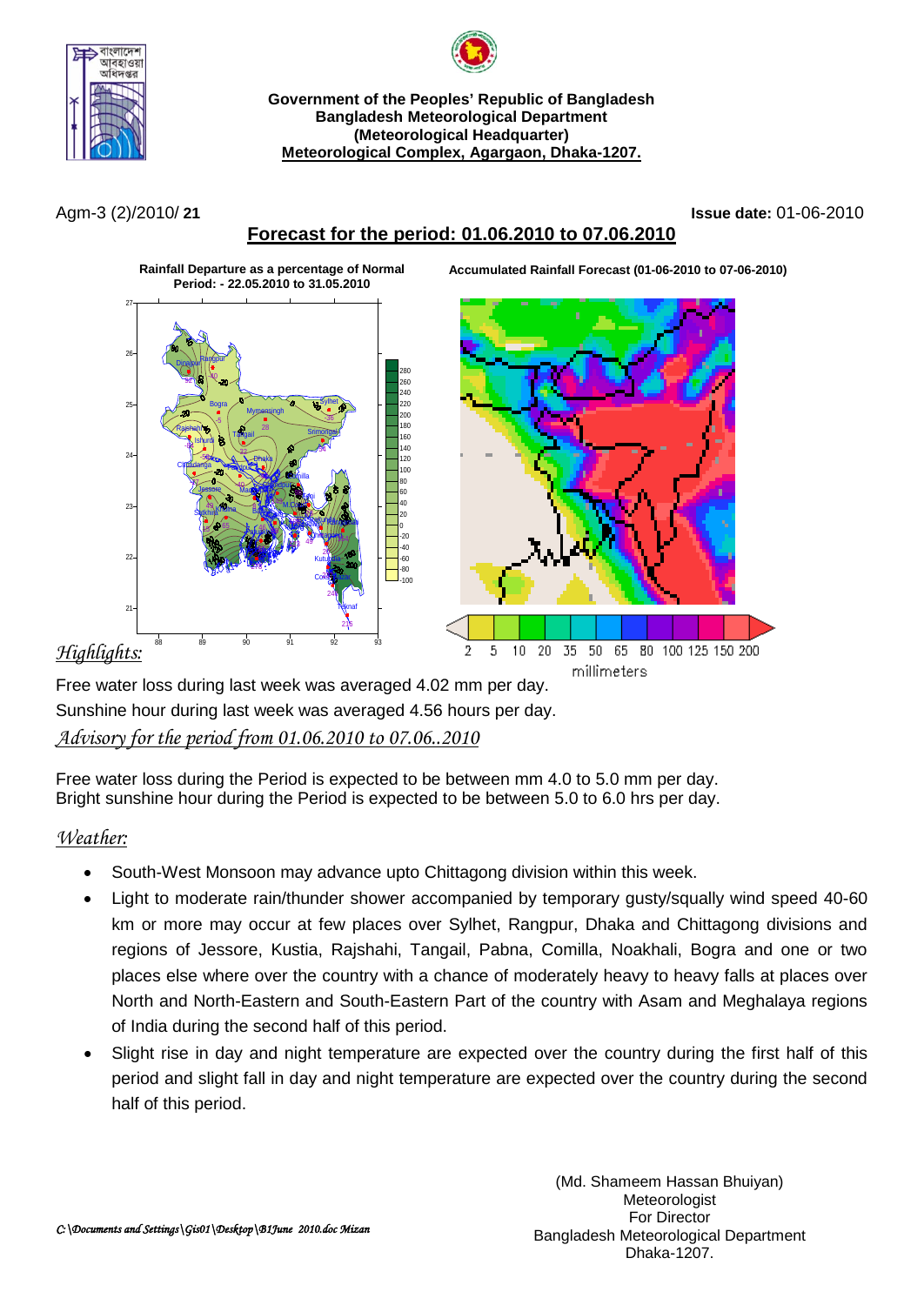## **Bengali Version**

## Forecast for the period: 01.06.2010 to 07.06.2010

Rainfall Departure as a percentage of Normal Period: - 22.05.2010 to 31.05.2010

 $25$ 180  $140$  $\overline{2}$ - --<br>120 <sub>n</sub>  $23$  $\overline{20}$  $\overline{2}$  $-60$ <br> $-80$  $\mathfrak{p}$ 

cânb ^emko mant-

MZ mßv‡n ev®úxfe‡bi "wbK Mo 4.02 wgtwgt wQj | MZ mButn mhfKiY Kutji ‰ubK Mo 4.56 N>Uv uQj |

# ceffimt- 01-06-2010 Lt t\_tK 07-06-2010 Lt ch§+

G mqtq ev®uxfetbi ^wbK Mo gvb 4.00 wgtwgt t\_tK 5.00 wgtwgt \_vKtZ cvti | G mgtg mhfKiYKuti i "wbK Mo gub 5.00 NJU t tK 6.00 NJU vKtZ cuti |

# **Avenvl gyt-**

- G mßv‡n `w¶Y-cwðg ‡gŠmgx evqycëvn PUMig wefw| chŝ—we~wi jvf Ki‡Z cv‡i |
- · G mßv‡n wm‡jU, iscj, XvKv I PÆMvq wefwMmn h‡kvi/Kwóqv, ivRkvnx, UvsMvBj, cvebv, Kwgj¥, †bvqvLvjx I eMpv A‡ji wKQzwKQz ttb Gesttki Abî `@GK ttb N>Uvq 40–60 wKtwgt ev Avil AwaK tetM `qKv A ev Stov nvlqwmn ewó / eR<sup>a</sup>ewó n‡Z cuti| tmB mut\_ t`tki `@GK <sup>-</sup>wbmn Awmug/tgNujtqi cunuox AÂtj guSuix fuix ntZ  $f$ vix el $f$ li m¤ $f$ ebvi $f$ q $fQ$
- G mßutni c<u>0 q</u>uta®ìtbi I iutZi Zvcqvl̃v mvqvb¨ew †ctZ cuti Ges w0Zxquta®n`tbi I iutZi Zvcqvl̃v mvqvb¨ n**t**m tctZ cwti |

(tgvt kvgxg nvmvb fBqv) Avenyl qwe cwiPvi ‡Ki c‡¶ evsj vt `k Avenvl qv Awa `Bi, XvKv-1207|



Accumulated Rainfall Forecast (01-06-2010 to 07-06-2010)